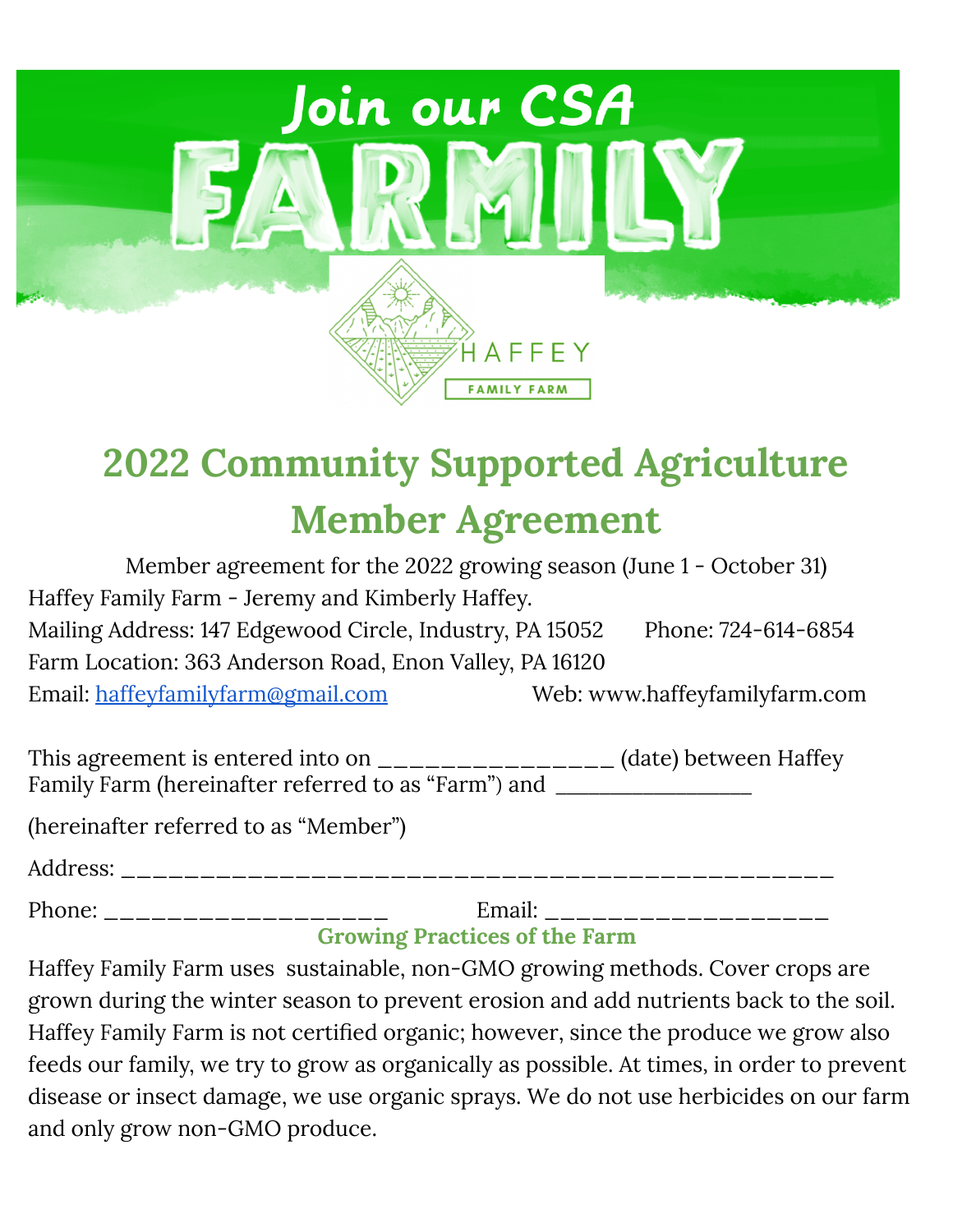## **Products and Deliveries Members Should Expect**

The farm's CSA runs for 22 weeks, starting approximately on June 1 and ending on October 31.

Depending on a member's CSA package choice, members will receive, on average, the quantity specified in the table below for each distribution during the CSA season.

| CSA Package                       | <b>Quantity Per Weekly Box</b> |
|-----------------------------------|--------------------------------|
| Individual (1-2 people)           | 4-6 produce items              |
| Small Family (3-4 people)         | 6-8 produce items              |
| Large Family (5 and above people) | 8-10 produce items             |

Below is a table of products the Farm expects to deliver to a Member during the season. This chart is based on our best estimate, but of course weather, pests, and other events will affect actual production and we cannot guarantee the quality or quantity of any particular item.

| Month of Harvest | <b>Expected Crop Product</b>                                                                                                                                                     |
|------------------|----------------------------------------------------------------------------------------------------------------------------------------------------------------------------------|
| June             | Peas, lettuce, greens, spinach, kale,<br>onions, beets, radish, cabbage, broccoli,<br>cauliflower, zucchini, cucumbers, cherry<br>tomatoes, strawberries                         |
| July             | Lettuce, tomatoes, variety of peppers,<br>eggplant, cantaloupe, zucchini,<br>cucumbers, squash, beans, onions, garlic,<br>kale, beets, carrots, sweet corn, potatoes             |
| August           | Lettuce, tomatoes, variety of peppers,<br>eggplant, cantaloupe, watermelon,<br>zucchini, cucumbers, yellow squash,<br>beans, onion, garlic, kale, beets, sweet<br>corn, potatoes |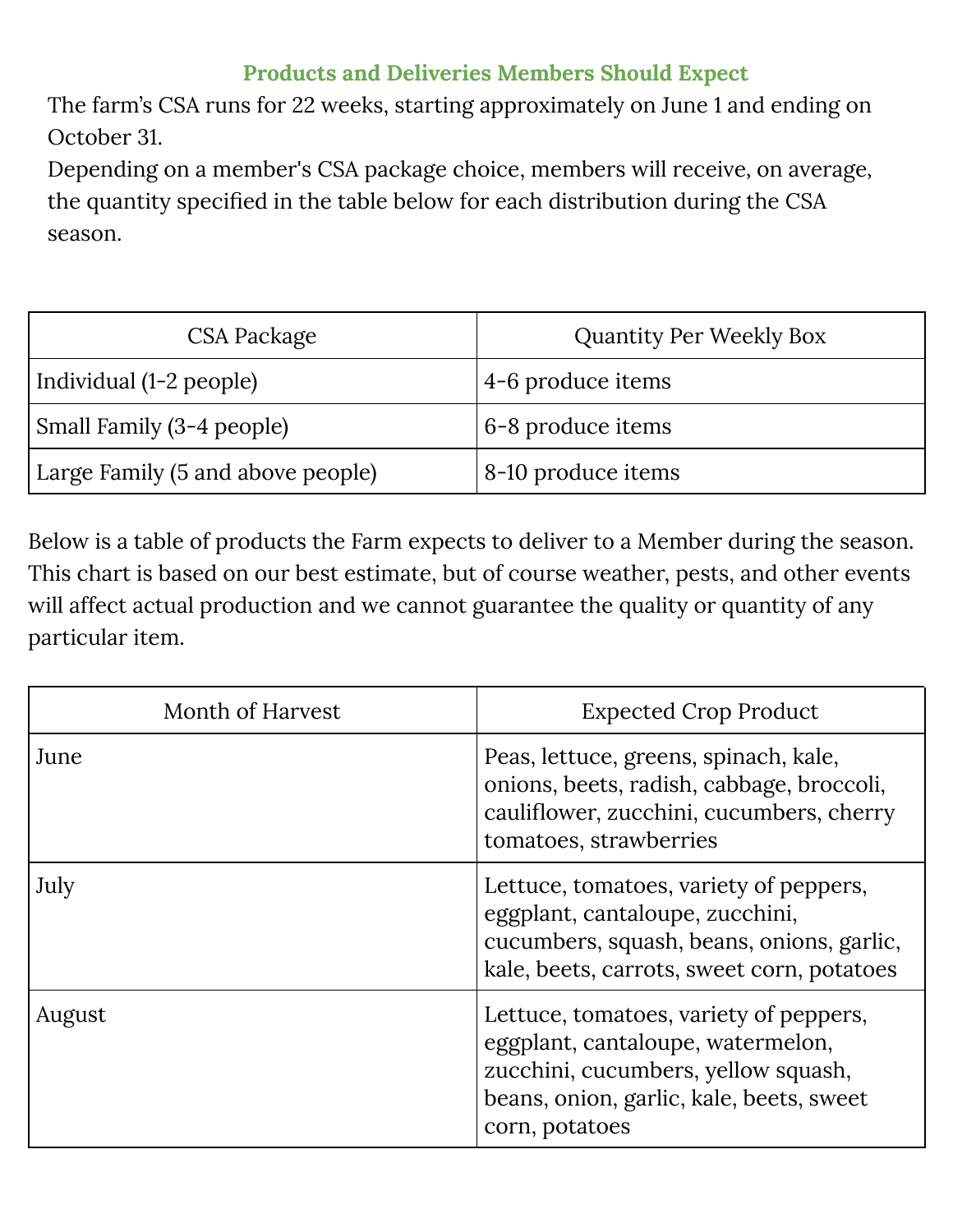| September | Lettuce, tomatoes, variety of peppers,<br>eggplant, cantaloupe, watermelon,<br>zucchini, cucumbers, green beans, onion,<br>garlic, kale, beets, sweet corn, potatoes,<br>sweet potatoes             |
|-----------|-----------------------------------------------------------------------------------------------------------------------------------------------------------------------------------------------------|
| October   | Brussel sprouts, turnips, beets, lettuce,<br>spinach, radishes, onions, garlic, potatoes,<br>sweet potatoes, broccoli, cauliflower,<br>cabbage, greens, acorn squash, butternut<br>squash, pumpkins |

Member will be expected to pick up your share once a week at your selected pick up location. If not noted below, day and hour will be sent upon finalization of the 2022 market schedules. Please check the pick up site you would like to use:

Bellevue Farmer's Market- Bayne Park, Wednesdays 3 pm - 7 pm, Bellevue, PA

Haffey Family Farm Business location - 147 Edgewood Circle, Industry, PA 15052 By appointment

Haffey Family Farm - Farm Location - 363 Anderson Road, Enon Valley, PA 16120 By appointment

Health Hut - 110 McMillen Ave, Beaver Falls, PA 15010 - Friday 3 pm - 6pm

Oakmont Farmer's Market - Location TBD - Oakmont, PA - Saturday 10 am - 1 pm

Pittsburgh Sword Fighters - 201 Crawford Run Rd, Creighton, PA 15030 - Saturdays 7:30 am - 8 am

Urbana Boutique - 632 Allegheny River Blvd, Oakmont, PA 15139 - Saturday 9 am

Wilkinsburg Farmer's Market - 739 Penn Ave, Pittsburgh, PA 15221 - Thursday 4 pm - 6 pm

Zelienople-Harmony Farmer's Market - Zelienople Community Park - Mondays 3 pm - 7 pm

Member is responsible for observing the Farm's following pick up rules:

- 1. Return bag or box from last week distribution
- 2. Pick up Member's share within the allotted time frame. Farm's products can deteriorate if not picked up on time and stored properly.
- 3. Follow rules for pick up sites, such as parking limitations, as provided by the Farm.

If Member cannot pick-up Member's share, Member must arrange for a substitute to pick up share. Member will need to explain the pick-up site location and procedures to Member's substitute. Any shares not retrieved in a timely fashion will be donated to a local food pantry.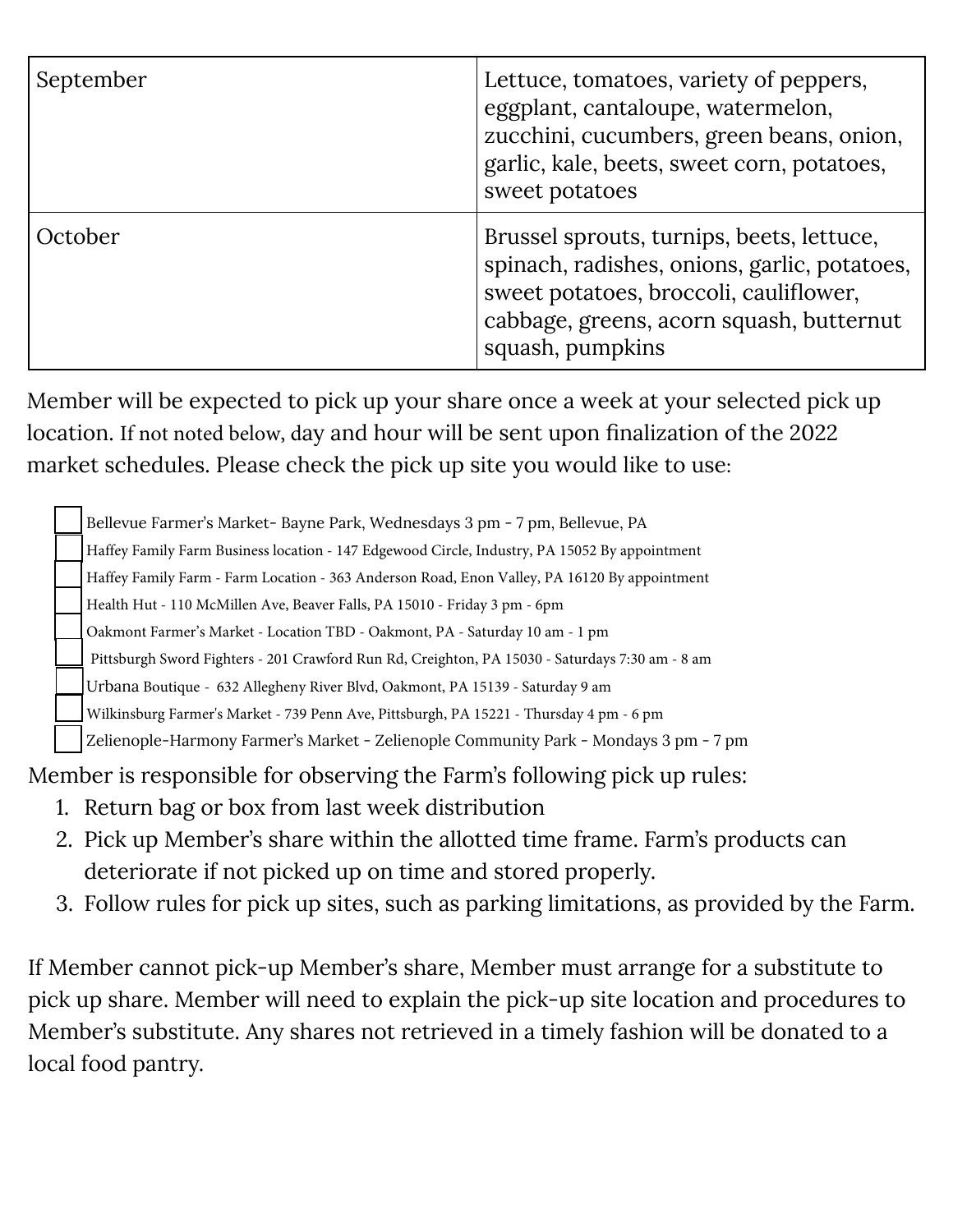## **Risk of Crop Failure**

By joining Farm's CSA, both Farm and Member are agreeing to share in the risk of crop failure, due to factors such as inclement weather, pests and acts of God. If a crop failure does happen, members will receive other crops ready for harvest.

In an event of a substantial crop failure a refund of the share fee is not available. However, the Farm reserves the right to deviate from these policies.

## **Crop Surpluses**

Farm also sells produce at other local farm markets. Farm does not segregate CSA production, but CSA production does receive our priority. In the event of a crop surplus, other markets will be served after Farm has satisfied Member's shares.

#### **Members Fees**

Selling CSA memberships helps the Farm reduce the burden of up-front costs (such as seeds, tillage, and other inputs) before the season starts. Farm appreciates the Member's commitment to the farm. Membership levels are listed below, based on a 22 week growing season:

| <b>Membership Level</b> | Fee                             |
|-------------------------|---------------------------------|
| Individual/Senior       | \$440 annually or \$20 per week |
| <b>Small Family</b>     | \$572 annually or \$26 per week |
| Large Family            | \$704 annually or \$32 per week |

#### **Payment Preference**

 $\Box$  Member will pay full membership up front

 $\Box$  Member will pay membership fee in four installments (First payment upon completion of this agreement and invoices to follow on May 15, June 15, and July 15.

A percentage discount will be offered for payment in full as listed below:

| Membership Level         | Individual/Senior | Small Family           | Large Family         |
|--------------------------|-------------------|------------------------|----------------------|
| Paid in Full by $1/1/22$ | 5% discount (Fee  | 5% discount (Fee       | 5% discount (Fee     |
|                          | reduced to \$418) | reduced to $$543.40$ ) | reduced to \$668.80) |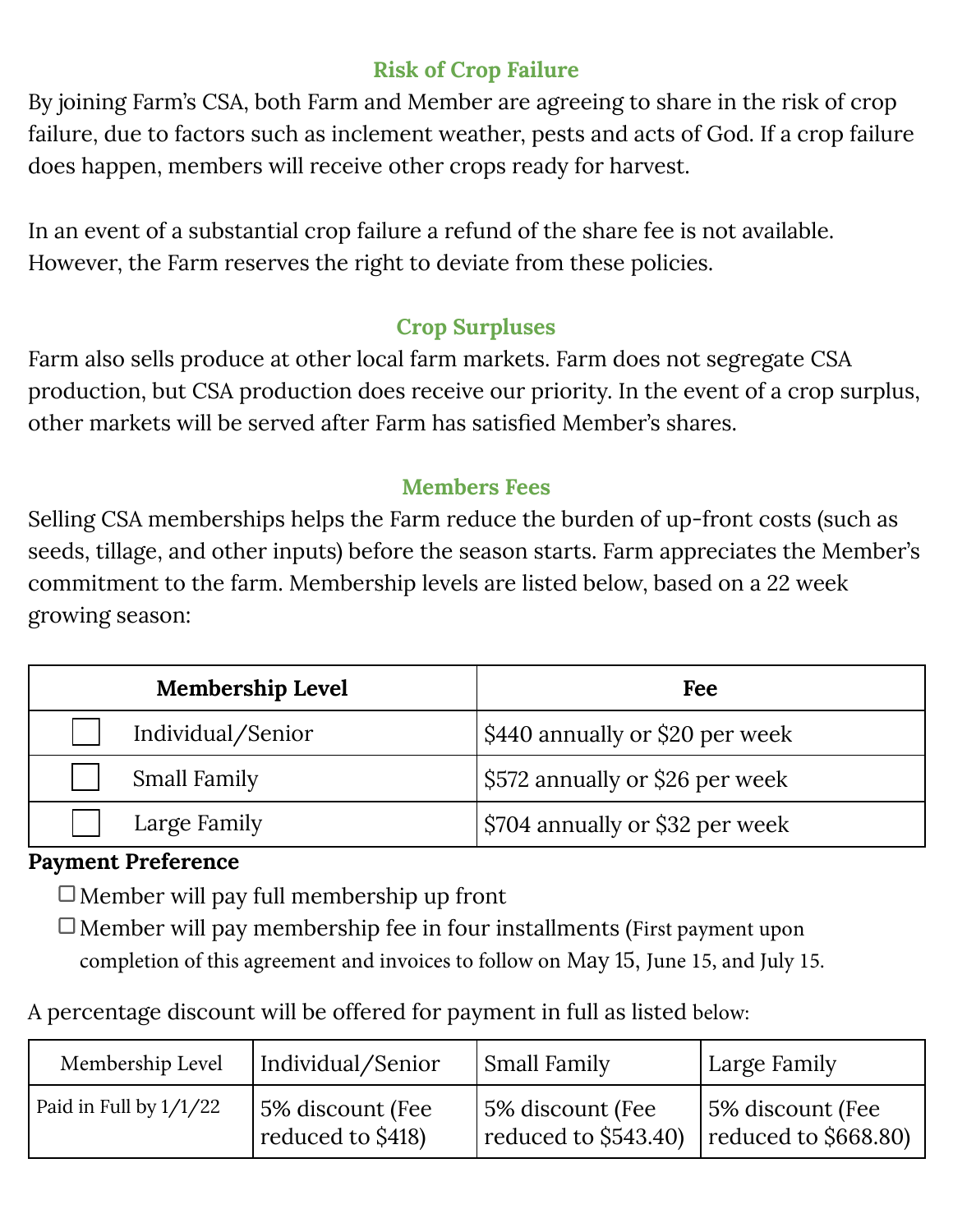| Paid in Full by 3/1/22 | 3% discount (Fee                                                                       | 3% discount (Fee | 3% discount (Fee |
|------------------------|----------------------------------------------------------------------------------------|------------------|------------------|
|                        | $\vert$ reduced to \$426.80) $\vert$ reduced to \$554.84) $\vert$ reduced to \$682.88) |                  |                  |

Payments may be made by visiting Farm's CSA Page at [www.haffeyfamilyfarm.com](http://www.haffeyfamilyfarm.com) or invoice will be emailed after submission of this agreement electronically to [haffeyfamilyfarm@gmail.com](mailto:haffeyfamilyfarm@gmail.com) or by mail to: Haffey Family Farm, 147 Edgewood Circle, Industry, PA 15052.

The Farm may, in its discretion, consider a request from a Member to downsize a share and may or may not grant a refund upon downsizing.

## **Communications between Farm and Member**

The best way to communicate with the Farm is via email. Our email is haffeyfamilyfarm@gmail.com.

Farm will do our best to respond as soon as possible, but please understand that we spend much of our time in the field growing your food and are not always able to send a same day response. Please contact us with any news of the following: changes to your postal or email address, problems with your pick up location, or dissatisfaction with your share.

We will communicate with Members primarily by email. When you sign up, you will be added to our distribution list. Please regularly read your email from the Farm. We depend on being able to communicate important information such as necessary changes to your distribution schedule or notices of our Farm events. We will do our best to post on our website information about the crops available that week www.haffeyfamilyfarm.com. We will also regularly post recipe ideas and farm-related news on both Instagram (@haffey\_family\_farm) and Facebook (@haffeyfamilyfarm)

## **Indemnification and Hold Harmless**

By signing this Agreement, Member hereby releases, indemnifies and agrees to hold harmless Farm, its owners, agents and employees from any and all claims, damage and/or liability he or she might suffer from being on the Farm property, being at any of the CSA pick-up locations or from the purchase of a CSA membership, including but not limited to, the use or consumption of any food provided by the Farm.